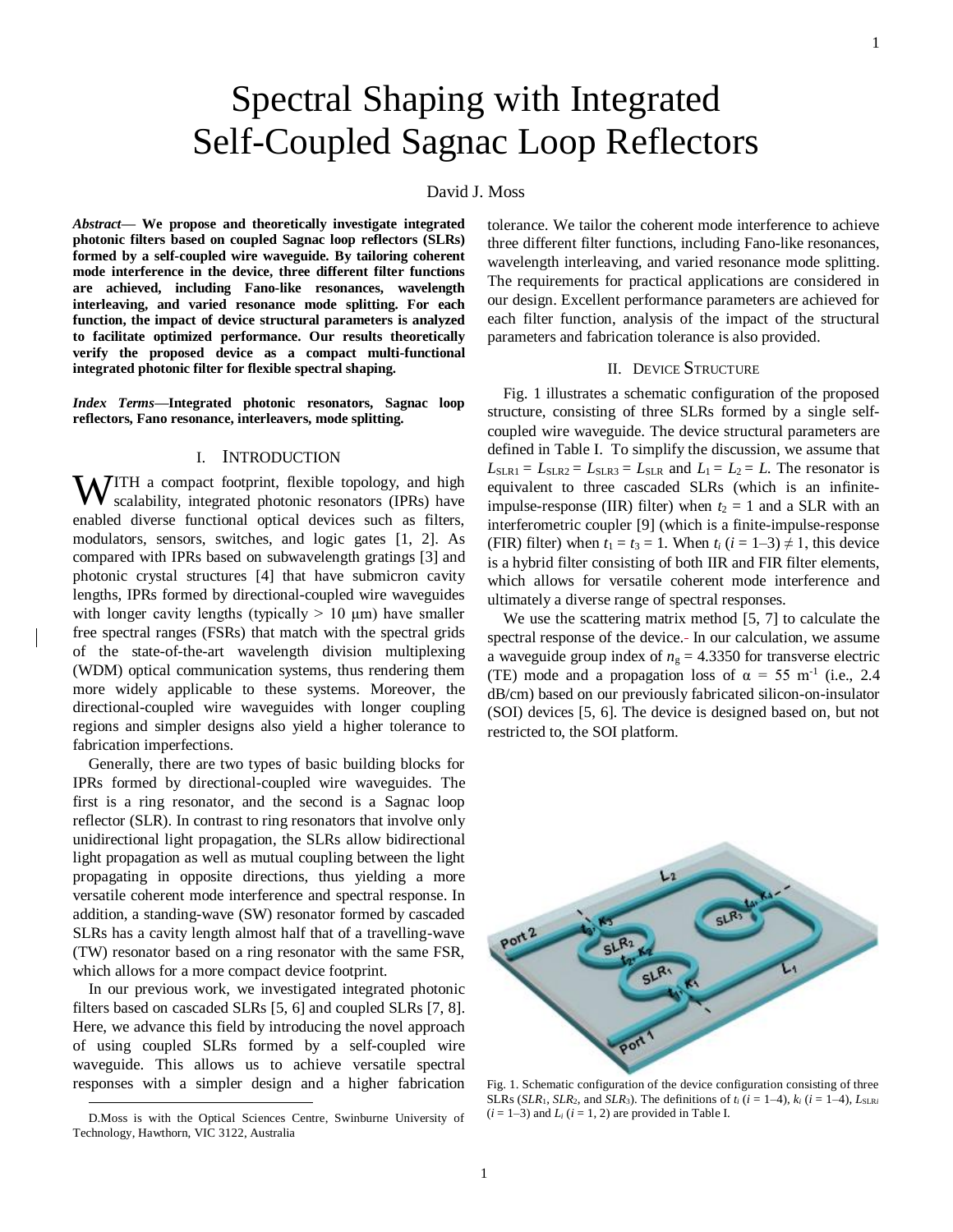TABLE I DEFINITIONS OF DEVICE STRUCTURAL PARAMETERS

| <u>DEI INITIONO OI DENICE DINCCI CIVILI I INVIDILIBINO</u> |                                                |                                            |                |                                                  |  |  |  |  |
|------------------------------------------------------------|------------------------------------------------|--------------------------------------------|----------------|--------------------------------------------------|--|--|--|--|
| <b>Waveguides</b>                                          | Length                                         | <b>Transmission</b><br>factor <sup>a</sup> |                | <b>Phase</b><br>shift b                          |  |  |  |  |
| <b>Connecting waveguides</b><br>between SLRs $(i = 1, 2)$  | $L_i$                                          | $a_i$                                      |                | $\varphi_i$                                      |  |  |  |  |
| Sagnac loop in $SLR_i$<br>$(i = 1, 2, 3)$                  | $L_{\rm SIR}$                                  | $a_{si}$                                   |                | $\varphi_{si}$                                   |  |  |  |  |
| <b>Directional couplers</b>                                | Field transmission<br>coefficient <sup>c</sup> |                                            |                | Field cross-coupling<br>coefficient <sup>c</sup> |  |  |  |  |
| Coupler in SLRs<br>$(i = 1, 3, 4)$                         | $t_i$                                          |                                            | $\kappa_i$     |                                                  |  |  |  |  |
| Coupler between $SLR_1$<br>and SLR <sub>2</sub>            | $t_2$                                          |                                            | K <sub>2</sub> |                                                  |  |  |  |  |

 $a_i = \exp(-\alpha L_i/2)$ ,  $a_{si} = \exp(-\alpha L_{SLR}^2/2)$ ,  $\alpha$  is the power propagation loss factor.  $\phi_i = 2\pi n_g L_i / \lambda$ ,  $\phi_{si} = 2\pi n_g L_{SLRi} / \lambda$ ,  $n_g$  is the group index and  $\lambda$  is the wavelength.

 $c$   $t_{si}^2 + \kappa_{si}^2 = 1$  and  $t_{bi}^2 + \kappa_{bi}^2 = 1$  for lossless coupling are assumed for all the directional couplers.

## III. FANO-LIKE RESONANCES

Fano resonances that feature an asymmetric spectral lineshape are fundamental physical phenomena that have underpinned many applications such as optical switching, data storage, sensing, and topological optics [10-12]. In this section, the spectral response of the device in Fig. 1 is tailored to realize optical analogues of Fano resonances with high slope rates (SRs) and low insertion loss (IL). The power transmission and reflection spectra with input from Port 1 is depicted in Fig. 2(a-i). The device structural parameters are  $L_{SLR} = L = 100 \mu m$ ,  $t_1 = t_3 = 0.82$ ,  $t_2 = 0.92$ , and  $t_4 = 1$ . Clearly, the output from Port 2 shows periodical Fano-like resonances with an asymmetric resonant lineshape in each period. The high uniformity of the filter shape across multiple periods, or channels, is highly desirable for WDM systems. A zoom-in view of Fig.  $2(a-i)$  is shown in Fig.  $2(a-i)$ , together with another curve showing the corresponding result for another device with the same structural parameters except for a different  $t_2 = 1$ . As can be seen, when  $t_2 = 1$ , there is no Fano resonance, distinguishing between the device in Fig. 1 and the three cascaded SLRs in Ref. [5]. The Fano resonances in Fig.  $2(a-ii)$  show a high extinction ratio (ER) of 30.2 dB and a high SR (defined as the ratio of the ER to the wavelength difference between the resonance peak and notch) of 747.64 dB/nm. Table II compares the performance of the Fano-like resonances generated by the coupled SLRs in our previous work [7, 8] and the device in Fig. 1. As compared with previous devices, the device reported here has a much lower

TABLE II PERFORMANCE COMPARISON OF FANO-LIKE RESONANCES GENERATED BY DIFFERENT SLR-BASED DEVICES

| <b>Device structure</b>              | П.<br>(dB) | ER<br>(dB) | <b>SR</b><br>(dB/nm) | <b>FSR</b><br>(GHz) | Ref.                |
|--------------------------------------|------------|------------|----------------------|---------------------|---------------------|
| Two parallel<br>WC-SLRs <sup>a</sup> | 6.3        | 13.9       | 389                  | 692.02              | [7]                 |
| Three zig-zag<br>$WC-SLRsb$          | 3.7        | 63.4       | 721.28               | 230.68              | [8]                 |
| Device in Fig. 1                     | 1.1        | 30.2       | 747.64               | 173                 | <b>This</b><br>work |

<sup>a</sup>WC-SLRs: waveguide coupled SLRs.

<sup>b</sup> For comparison, the length of the SLRs ( $L_{SLRi}$ ,  $i = 1-3$ ) and the connecting waveguide  $(L_i, i = 1-4)$  is slightly changed from 115  $\mu$ m in [8] to 100  $\mu$ m.



Fig. 2. (a-i) Power transmission and reflection spectra with input from Port 1 when  $L_{SLR} = L = 100 \mu \text{m}$ ,  $t_1 = t_3 = 0.82$ ,  $t_2 = 0.92$ , and  $t_4 = 1$ . T: Transmission spectrum at Port 2. R: reflection spectrum at Port 1. (a-ii) Power transmission spectra at Port 2 for  $t_2$  = 0.92 and  $t_2$  = 1. In (a-ii), the structural parameters are kept the same as those in  $(a-i)$  except for  $t_2$ .  $(b)$ – $(e)$   $(i)$  Power transmission spectra and (ii) the corresponding IL and SR for different  $t_i$  ( $i = 1-4$ ) and variation of feedback loop length ∆*L*FL, respectively. In (b)‒(e), the structural parameters are kept the same as those in (a-i) except for the varied parameters.

insertion loss of 1.1 dB, along with a slightly improved SR. We note that a low IL of 1.1 dB is outstanding among the reported Fano-resonance devices on the SOI platform [13, 14], which renders the device here more attractive for practical applications in optical communication systems.

In Figs.  $2(b)$ –(e), we investigate the impact of the device structural parameters including  $t_i$  ( $i = 1-4$ ) and length variations of the feedback loop ( $\Delta L_{FL}$ ,  $L_{FL} = 2L + L_{SLR}$ ), respectively. In each figure, we changed only one structural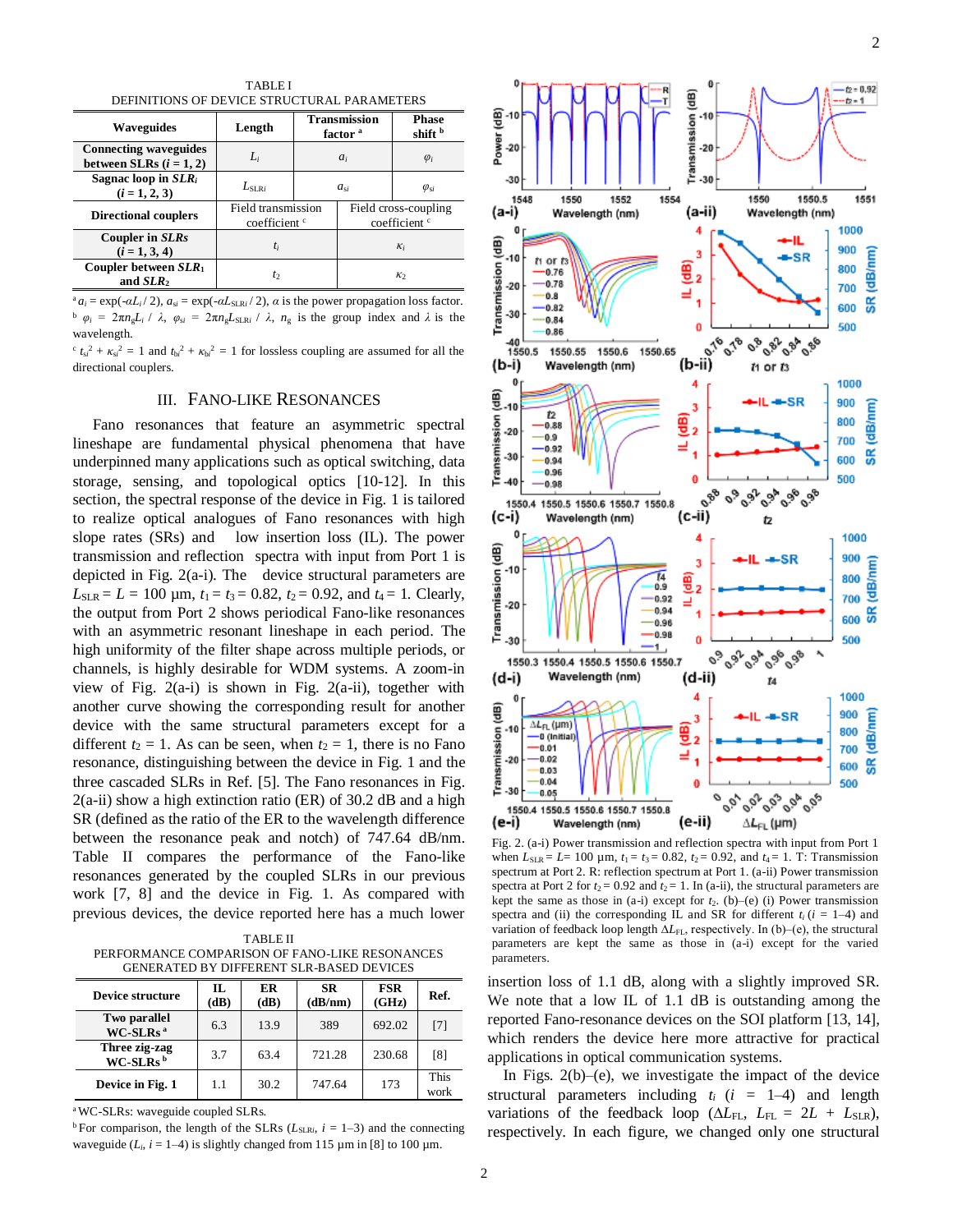parameter, keeping the others the same as those in Fig. 2(a-i). Figs. 2(b-i) and (b-ii) compares the power transmission spectra and corresponding IL and SR for various  $t_1$  or  $t_3$ , respectively. The SR decreases with  $t_i$  ( $i = 1, 3$ ), while the IL first decreases with  $t_i$  ( $i = 1, 3$ ) and then remains almost unchanged. The spectral response and corresponding IL and SR for different  $t_2$ are shown in Figs.  $2(c-i)$  and  $(c-ii)$ , respectively. The SR decreases with *t*2, while the IL shows an opposite trend, reflecting that both of the two parameters can be improved by enhancing the coupling strength between  $SLR_1$  and  $SLR_2$ . As shown in Fig. 2(d), both IL and SR remain almost unchanged with varied  $t_4$ . In Figs.  $2(e-i)$  and  $(e-i)$ , we compare the corresponding results for various Δ*L*FL. As Δ*L*FL increases, the filter shape remains unchanged while the resonance redshifts, indicating that the resonance wavelengths can be tuned by introducing thermo-optic micro-heaters [14] or carrierinjection electrodes [15] along the feedback loop to tune the phase shift.

### IV. WAVELENGTH DE-INTERLEAVING

Optical interleavers and de-interleavers are core elements for signal multiplexing and demultiplexing in WDM optical communication systems [16, 17]. In this section, we engineer the spectral response of the device in Fig. 1 to achieve wavelength de-interleaving function. Fig. 3(a) shows the power transmission and reflection spectra with input from Port 1. The device structural parameters are  $L_{SLR} = L = 100 \text{ µm}, t_1 =$ 0.992,  $t_2 = t_3 = 0.95$ , and  $t_4 = 1$ . The input signal is separated into two spectrally interleaved signals, with one group transmitting to Port 2 and the other reflecting back at Port 1. The IL, ER, and 3-dB bandwidth for the passband at Port 2 are 0.36 dB, 12.7 dB, and 83.65 GHz, respectively. The IL, ER, and 3-dB bandwidth for the passband at Port 1 are 0.33 dB, 12 dB, and 91.9 GHz, respectively.

We also investigate the impact of varied  $t_i$  ( $i = 1-4$ ),  $\Delta L_{FL}$ , and  $\Delta L_{SLRi}$  (*i* = 1, 2) in Figs. 3(b)–(h), respectively. For simplification, we only show the spectral response at Port 2. In Fig.  $3(b)$ , as  $t_1$  increases, the ER of the passband decreases while the top flatness improves, reflecting the trade-off between them. In Figs.  $3(c)$ –(e), the bandwidth of the passband increases with *t*2, *t*3, *t*4, respectively, while the ER shows an opposite trend. In Figs. 3(f)–(h), as  $\Delta L_{FL}$  or  $\Delta L_{SLRi}$  (*i*  $= 1, 2$ ) increases, the filter shape remains unchanged while the resonance redshifts, indicating the feasibility of achieving tunable de-interleavers with this approach. Since the resonant cavity of the device is formed by a single self-coupled wire waveguide, random length fabrication errors in each part will not induce any asymmetry in the filter shape. This yields a higher fabrication tolerance as compared with the coupled SLRs in Refs. [7, 8], which is particularly attractive for optical interleavers that require a flat-top symmetric filter shape. Note that the de-interleaving function is designed for the telecom C band. According to our previous fabricated devices [17], the slight variation in  $t_i$  ( $i = 1-4$ ) arising from the dispersion of silicon would not significantly deteriorate the periodical response across this wavelength range.



Fig. 3. (a) Power transmission and reflection spectra with input from Port 1 when  $L_{SLR} = L = 100 \mu m$ ,  $t_1 = 0.992$ ,  $t_2 = t_3 = 0.95$ , and  $t_4 = 1$ . T: Transmission spectrum at Port 2. R: reflection spectrum at Port 1. (b)–(h) Power transmission spectra for different  $t_i$  ( $i = 1-4$ ),  $\Delta L_{FL}$ , and  $\Delta L_{SLR}$ *i* ( $i = 1, 2$ ), respectively. In  $(b)$ – $(h)$ , the structural parameters are kept the same as those in (a) except for the varied parameters.

#### V. VARIED RESONANCE MODE SPLITTING

Resonance mode splitting in IPRs induced by coherent mode interference can yield a range of highly useful spectral responses, including electromagnetically induced transparency (EIT), electromagnetically induced absorption (EIA), and Autler–Towns splitting, which have been used for applications such as optical buffering, signal multicasting, analog signal computing, and sensing [9, 18, 19]. In this section, we tailor the spectral response of the device in Fig. 1 to achieve varied resonance mode splitting with diverse spectral response.

Figs. 4(a) and (b) shows the power transmission and reflection spectra for various *t*4, respectively. The input is from Port 1 and the structural parameters are  $L_{SLR} = L = 100 \mu m$ ,  $t_1 =$  $t_3$  = 0.825, and  $t_2$  = 0.99. As can be seen, by increasing the coupling strength of the directional coupler in  $SLR<sub>3</sub>$  (i.e., reducing *t*4), the single resonance is gradually split into two resonances with an increased spectral range between them. This is a typical phenomenon for resonance mode splitting similar to those in Ref. [9]. The energy coupling between the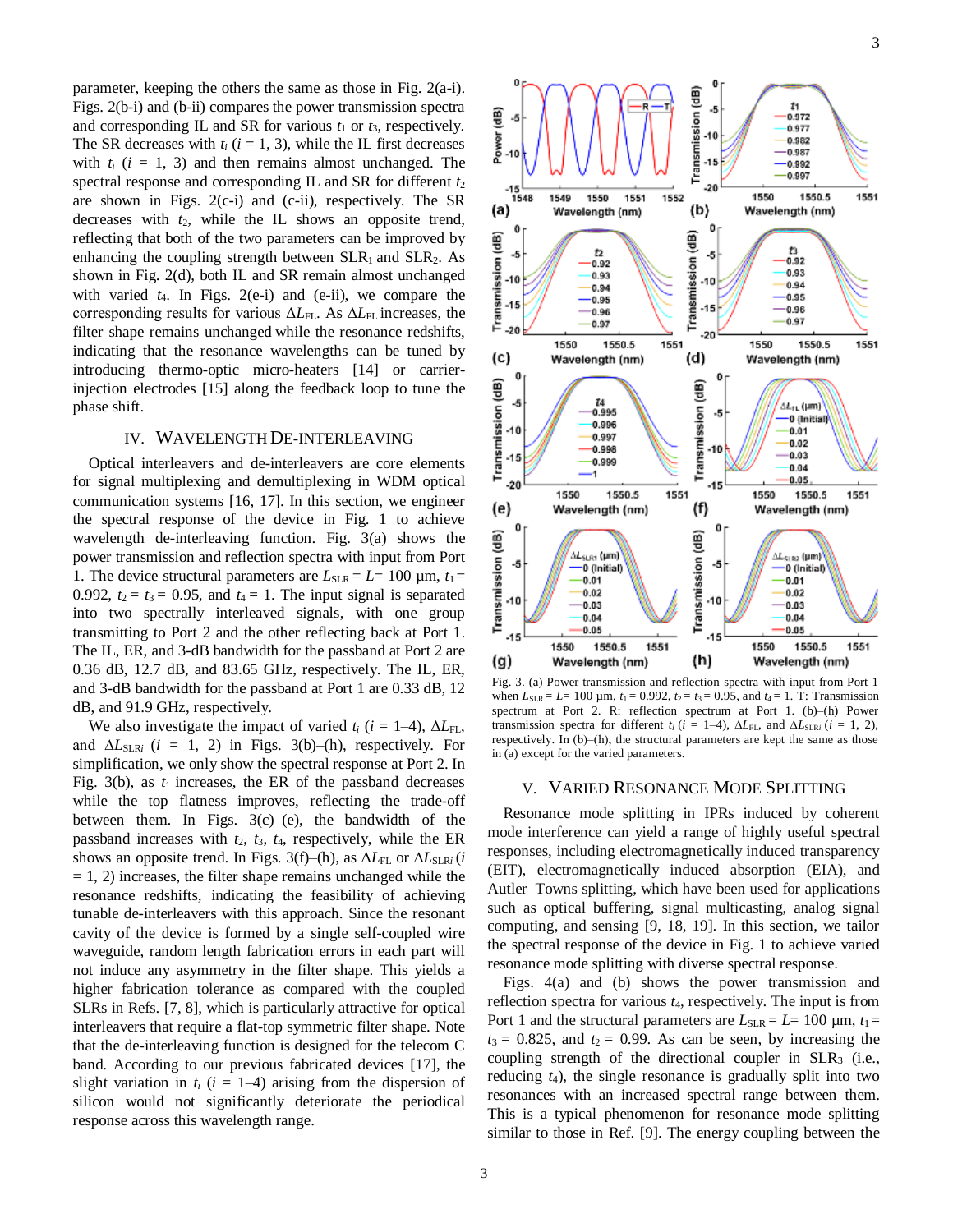

Fig. 4. (a) Power transmission and (b) reflection spectra versus  $t_4$  when  $t_1 = t_3$  $= 0.825$ ,  $t_2 = 0.99$ , and  $L_{SLR} = L = 100 \mu m$ , respectively. The input is from Port 1. (c)–(d) Power transmission spectrum and corresponding group delay response of (c) a Butterworth filter and (d) a Bessel filter when  $t_4 = 0.73$  and  $t_4 = 0.74$  in (a), respectively. (e)–(f) Power transmission spectra of the Butterworth filter versus  $t_1$  or  $t_3$ , and  $t_2$ , respectively. In (e)–(f), the structural parameters are kept the same as those in (c) except for the varied parameters.

light propagating in opposite directions can be changed by varying the reflectivity of  $SLR_3$ , thus resulting in different  $_{[10]}$ mode splitting degrees. Figs. 4(c) and (d) show the power transmission spectrum and group delay response of a Butterworth filter and a Bessel filter formed by resonance mode splitting, respectively. The structural parameters are the [12] same as those in Fig. 4(a) except for a different *t*4. As shown in Fig. 4(e), the Butterworth filter shape gradually transits to a  $_{[13]}$ Chebyshev Type I filter shape by further decreasing  $t_1$  or  $t_3$ . In Fig.  $4(f)$ , we compare the spectral response for various  $t_2$ . It can be seen that more significant resonance mode splitting can be obtained by enhancing the coupling strength between  $SLR_1$ and SLR<sub>2</sub> (i.e., reducing the  $t_2$ ). In particular, when  $t_2 = 1$ (which corresponds to three cascaded SLRs), the resonance is still not split, this indicates that the device reported here shows a significantly enhanced resonance mode splitting as compared with the three cascaded SLRs in Ref. [5].

Finally, this work could have applications to nonlinear devices [20-30] as well as to microwave photonic chips [31- 74] and integrated quantum optics [75-89] where advanced optical filter shapes are extremely useful.

#### VI. CONCLUSIONS

We theoretically investigate integrated photonic filters based on coupled SLRs formed by a self-coupled wire waveguide. Three different filter functions have been realized, including Fano-like resonances, wavelength interleaving, and varied resonance mode splitting. The compact footprint, versatile spectral responses, and high fabrication tolerance make this approach highly promising for flexible spectral shaping in a diverse range of applications.

Competing interests: The authors declare no competing interests.

#### **REFERENCES**

- [1] W. Bogaerts *et al.*, "Silicon microring resonators," *Laser Photon. Rev.,*  vol. 6, no. 1, pp. 47-73, Jan. 2012.
- [2] Z. Yao *et al.*, "Integrated silicon photonic microresonators: emerging technologies," *IEEE J. Sel. Top. Quantum Electron.,* vol. 24, no. 6, pp. 1- 24, Nov.-Dec. 2018.
- [3] P. Cheben *et al.*, "Subwavelength integrated photonics," *Nature,* vol. 560, no. 7720, pp. 565-572, Aug. 2018.
- [4] T. Gu *et al.*, "Regenerative oscillation and four-wave mixing in graphene optoelectronics," *Nat. Photon.,* vol. 6, no. 8, pp. 554-559, Aug. 2012.
- [5] J. Wu *et al.* "Advanced photonic filters based on cascaded Sagnac loop reflector resonators in silicon-on-insulator nanowires," *APL Photon.,* vol. 3, no. 4, Apr. 2018, Art. no. 046102.
- [6] J. Wu *et al*., "Micro-ring resonator quality factor enhancement via an integrated Fabry-Perot cavity," *APL Photon.,* vol. 2, no. 5, Apr. 2017, Art. no. 056103.
- [7] H. Arianfard *et al.*, "Advanced multi-functional integrated photonic filters based on coupled Sagnac loop reflectors," *J. Lightw. Technol.,* vol. 39, no. 5, pp. 1400-1408, Mar. 2021.
- [8] H. Arianfard *et al*., "Three Waveguide Coupled Sagnac Loop Reflectors for Advanced Spectral Engineering," *J. Lightwave Technol.,* Mar. 2021. Early Access: doi: 10.1109/JLT.2021.3066256.
- [9] J. Wu *et al.*, "On-chip tunable second-order differential-equation solver based on a silicon photonic mode-split microresonator," *J. Lightw. Technol.,* vol. 33, no. 17, pp. 3542-3549, Sep. 2015.
- [10] M. F. Limonov *et al.*, "Fano resonances in photonics," *Nat. Photon..,* vol. 11, pp. 543-554, Sep. 2017.
- [11] E. Kamenetskii, A. Sadreev, and A. Miroshnichenko, "*Fano resonances in optics and microwaves: physics and applications*," Springer International Publishing, 2018.
- E. Miroshnichenko, S. Flach, and Y. S. Kivshar, "Fano resonances in nanoscale structures," *Rev. Mod. Phys.,* vol. 82, no. 3, pp. 2257-2298, Aug. 2010.
- A. Li and W. Bogaerts, "An actively controlled silicon ring resonator with a fully tunable Fano resonance," *APL Photonics,* vol. 2, no. 9, Aug. 2017, Art. no. 096101.
- [14] T. Zhao *et al*., "Independently tunable double Fano resonances based on waveguide-coupled cavities," *Opt. Lett*., vol. 44, no. 12, pp. 3154-3157, Jun. 2019.
- [15] M. C. Souza *et al*., "Spectral engineering with coupled microcavities: active control of resonant mode-splitting," *Opt. Lett.,* vol. 40, no. 14, pp. 3332-5, Jul 2015.
- [16] S. Cao et al., "Interleaver technology: comparisons and applications requirements," *J. Lightwave Technol.,* vol. 22, no. 1, pp. 281-289, Jan. 2004.
- S. Lai et al., "Compact silicon photonic interleaver based on a selfcoupled optical waveguide," *Appl. Opt.,* vol. 55, no. 27, pp. 7550-5, Sep. 2016.
- [18] L. A. M. Barea *et al*., "Silicon technology compatible photonic molecules for compact optical signal processing," *Appl. Phys. Lett.,* vol. 103, no. 20, 2013, Art. no. 201102.
- [19] L. A. M. Barea *et al.*, "Spectral engineering with CMOS compatible SOI photonic molecules," *IEEE Photonics J.,* vol. 5, no. 6, pp. 2202717- 2202717, Dec. 2013.
- [20] Y. Qu, J. Wu, Y. Yang, Y. Zhang, Y. Liang, H. El Dirani, R. Crochemore, P. Demongodinc, C. Sciancalepore, C. Grillet, C. Monat, B. Jia, D. J. Moss, "Enhanced nonlinear four-wave mixing in silicon nitride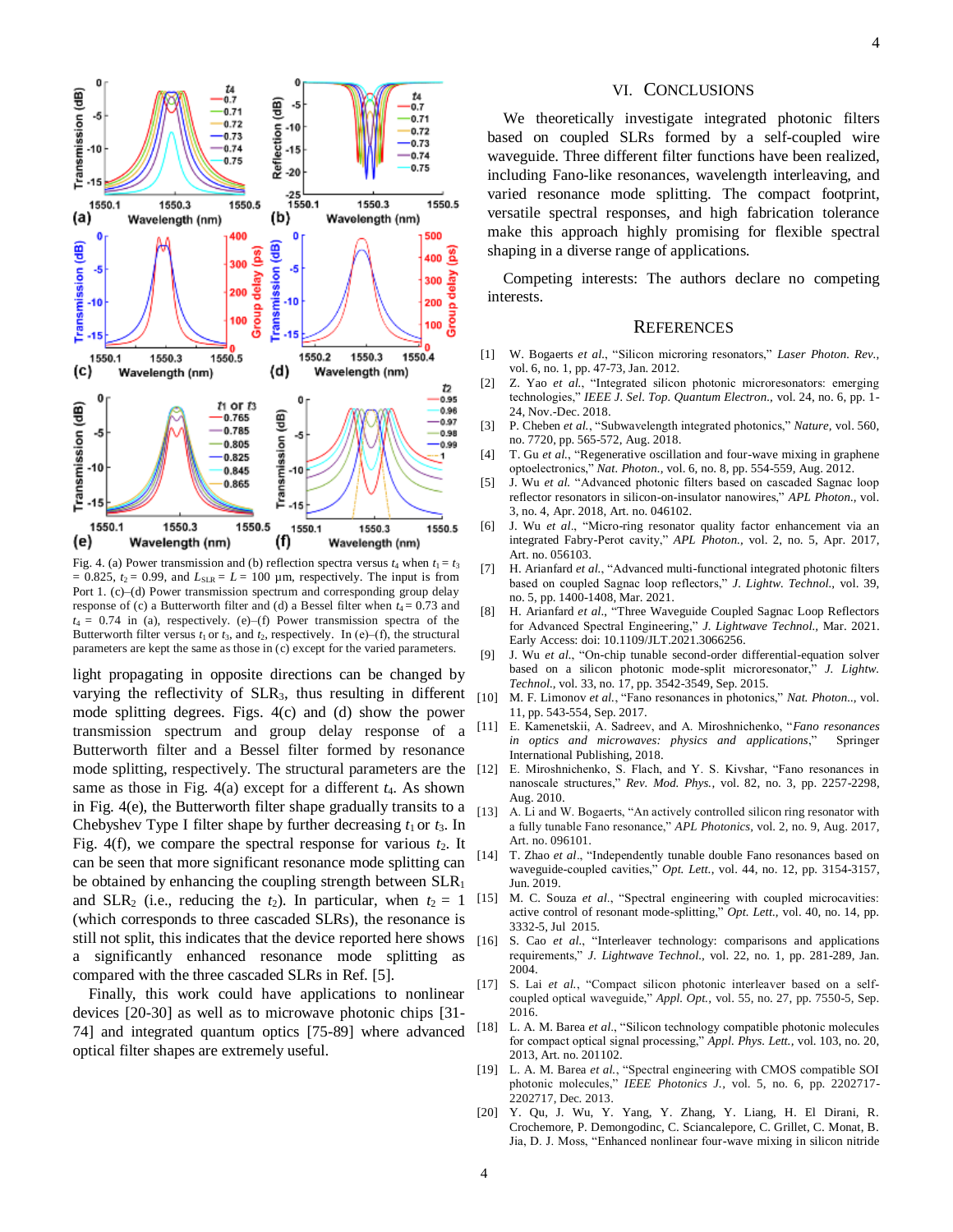- 10.1002/adom.202001048. [21] Y. Yang, H. Lin, B. Zhang, Y. Zhang, X. Zheng, A. Yu, M. Hong, and B. Jia, "Graphene-based multilayered metamaterials with phototunable architecture for on-chip photonic devices," *ACS Photonics*, vol. 6, no. 4, pp. 1033-1040, Feb. 2019.
- [22] J. Wu, Y. Yang, Y. Qu, X. Xu, Y. Liang, S. T. Chu, B. E. Little, R. Morandotti, B. Jia, and D. J. Moss, "Graphene oxide waveguide and micro-ring resonator polarizers," Laser Photonics Rev., vol. 13, no. 9, [44] 1900056, Sep. 2019.
- [23] J. Wu, L. Jia, Y. Zhang, Y. Qu, B. Jia, and D. J. Moss, "Graphene oxide for integrated photonics and flat optics," *Adv*. *Mater*., vol. 33, no. 3, pp. 200415, Jan. 2021.
- [24] J. Wu, Y. Yang, Y. Qu, L. Jia, Y. Zhang, X. Xu, S. T. Chu, B. E. Little, R. Morandotti, B. Jia, and D. J. Moss, "2D layered graphene oxide films integrated with micro-ring resonators for enhanced nonlinear optics," *Small*, e1906563, Mar. 11 (2020).
- [25] Y. Zhang, J. Wu, Y. Yang, Y. Qu, L. Jia, T. Moein, B. Jia, and D. J. Moss, "Enhanced kerr nonlinearity and nonlinear figure of merit in silicon nanowires integrated with 2D graphene oxide films," *ACS Applied Materials & Interfaces*, vol. 12, no. 29, pp. 33094-33103, Jul. 2020.
- [26] Y. Yang, J. Wu, X. Xu, Y. Liang, S. T. Chu, B. E. Little, R. Morandotti, B. Jia, and D. J. Moss, "Invited Article: Enhanced four-wave mixing in waveguides integrated with graphene oxide," *APL Photonics*, vol. 3, no. 12, pp. 120803, Oct. 2018.
- [27] Y. Zhang, J. Wu, Y. Qu, L. Jia, B. Jia, and D. J. Moss, "Optimizing the Kerr nonlinear optical performance of silicon waveguides integrated with 2D graphene oxide films", Journal of Lightwave Technology, Vol. 39, Early Access (2021). DOI: 10.1109/JLT.2021.3069733
- [28] Y. Qu, J. Wu, Y. Zhang, Y. Liang, B. Jia, and D. J. Moss, "Analysis of four-wave mixing in silicon nitride waveguides integrated with 2D layered graphene oxide films", Journal of Lightwave Technology, vol. 39, Early Access (2021). DOI: 10.1109/JLT.2021.3059721.
- [29] L. Jia, J. Wu, Y. Yang, Y. Du, B. Jia, D. J. Moss, "Large Third-Order Optical Kerr Nonlinearity in Nanometer-Thick PdSe2 2D Dichalcogenide Films: Implications for Nonlinear Photonic Devices", ACS Applied Nano Materials, Vol. 3, (7) pp.6876–6883 June 29 (2020). DOI:10.1021/acsanm.0c01239.
- [30] L. Jia, D. Cui, J. Wu, H. Feng, T. Yang, Y. Yang, Y. Du, W. Hao, B. Jia, D. J. Moss, "BiOBr nanoflakes with strong nonlinear optical properties towards hybrid integrated photonic devices", Applied Physics Letters (APL) Photonics, vol. 4, 090802 (2019). DOI: 10.1063/1.5116621
- [31] X. Xu, *et al.*, "Broadband RF channelizer based on an integrated optical frequency Kerr comb source," *Journal of Lightwave Technology,* vol. 36, no. 19, pp. 4519-4526 (2018).
- [32] X. Xu, *et al.*, "Continuously tunable orthogonally polarized RF optical single sideband generator based on micro-ring resonators," *Journal of Optics,* vol. 20, no. 11, 115701 (2018).
- [33] X. Xu, *et al.*, "Orthogonally polarized RF optical single sideband generation and dual-channel equalization based on an integrated microring resonator," *Journal of Lightwave Technology,* vol. 36, no. 20, pp. 4808-4818 (2018).
- [34] X. Xu, et al., "Photonic microwave true time delays for phased array antennas using a 49 GHz FSR integrated optical micro-comb source," *Photonics Res,* vol. 6, no. 5, pp. B30-B36 (2018).
- [35] X. Xu, *et al.*, "Advanced adaptive photonic RF filters with 80 taps based on an integrated optical micro-comb source," *Journal of Lightwave Technology,* vol. 37, no. 4, pp. 1288-1295 (2019).
- [36] X. Xu *et al.,* Broadband microwave frequency conversion based on an integrated optical micro-comb source", *Journal of Lightwave Technology*, vol. 38 no. 2, pp. 332-338 (2020).
- [37] M. Tan *et al.*, "Photonic RF and microwave filters based on 49GHz and 200GHz Kerr microcombs", *Optics Comm*. vol. 465, Article: 125563, Feb. 22 (2020).
- [38] X. Xu *et al.,* "Broadband photonic RF channelizer with 90 channels based on a soliton crystal microcomb", *Journal of Lightwave Technology*, Vol. 38, no. 18, pp.5116 - 5121 (2020). doi: 10.1109/JLT.2020.2997699.
- [39] X. Xu *et al.,* "Photonic RF and microwave integrator with soliton crystal microcombs", *IEEE Transactions on Circuits and Systems II: Express Briefs*, Vol. 67 (12) 3582-3586 (2020). DOI:10.1109/TCSII.2020.2995682.
- [40] X. Xu *et al.,* "Photonic RF phase-encoded signal generation with a microcomb source", *Journal of Lightwave Technology*, vol. 38, no. 7, pp. 1722-1727 (2020).
- waveguides integrated with 2D layered graphene oxide films", *Adv. Opt.*  [41] X. Xu *et al.*, "High performance RF filters via bandwidth scaling with Kerr micro-combs," *APL Photonics,* vol. 4, no. 2, pp. 026102 (2019).
	- [42] M. Tan *et al.,* "Microwave and RF photonic fractional Hilbert transformer based on a 50 GHz Kerr micro-comb", *Journal of Lightwave Technology*, vol. 37, no. 24, pp. 6097 – 6104 (2019).
	- M. Tan *et al.*, "RF and microwave fractional differentiator based on photonics", *IEEE Transactions on Circuits and Systems: Express Briefs*, Vol. 67, No. 11, pp. 2767 - 2771 (2020). DOI:10.1109/TCSII.2020.2965158.
	- [44] M. Tan *et al*., "Photonic RF arbitrary waveform generator based on a soliton crystal micro-comb source", Journal of Lightwave Technology, Vol. 38, No. 22, pp. 6221-6226, Oct 22 (2020). DOI: 10.1109/JLT.2020.3009655.
	- [45] M. Tan, X. Xu, J. Wu, R. Morandotti, A. Mitchell, and D. J. Moss, "RF and microwave high bandwidth signal processing based on Kerr Microcombs", Advances in Physics X, VOL. 6, NO. 1, 1838946 (2020). DOI:10.1080/23746149.2020.1838946.
	- [46] Mengxi Tan, Xingyuan Xu, Jiayang Wu, Thach G. Nguyen, Sai T. Chu, Brent E. Little, Roberto Morandotti, Arnan Mitchell, and David J. Moss, "Photonic Radio Frequency Channelizers based on Kerr Micro-combs and Integrated Micro-ring Resonators", JOSarXiv.202010.0002.
	- [47] M. Tan, X. Xu, D.J. Moss "Tunable Broadband RF Photonic Fractional Hilbert Transformer Based on a Soliton Crystal Microcomb", Preprints, DOI: 10.20944/preprints202104.0162.v1
	- [48] M. Tan, X. Xu, J. Wu, T. G. Nguyen, S. T. Chu, B. E. Little, R. Morandotti, A. Mitchell, and D. J. Moss, "Orthogonally polarized Photonic Radio Frequency single sideband generation with integrated micro-ring resonators", *Journal of Semiconductors* **42** (4), 041305 (2021). DOI: 10.1088/1674-4926/42/4/041305.
	- [49] M. Tan, X. Xu, J. Wu, T. G. Nguyen, S. T. Chu, B. E. Little, R. Morandotti, A. Mitchell, and D. J. Moss, "Photonic Radio Frequency Channelizers based on Kerr Optical Micro-combs", *Journal of Semiconductors* **42** (4), 041302 (2021). (ISSN 1674-4926). DOI[:10.1088/1674-4926/42/4/041302.](http://doi.org/10.1088/1674-4926/42/4/041302)
	- [50] H.Bao, L.Olivieri, M.Rowley, S.T. Chu, B.E. Little, R.Morandotti, D.J. Moss, J.S.T. Gongora, M.Peccianti and A.Pasquazi, "Laser Cavity Solitons and Turing Patterns in Microresonator Filtered Lasers: properties and perspectives", Paper No. LA203-5, Paper No. 11672-5, SPIE LASE, SPIE Photonics West, San Francisco CA March 6-11 (2021). DOI:[10.1117/12.2576645](https://doi.org/10.1117/12.2576645)
	- [51] M. Tan, X. Xu, J. Wu, A. Boes, T. G. Nguyen, S. T. Chu, B. E. Little, R. Morandotti, A. Mitchell, and D. J. Moss, "Advanced microwave signal generation and processing with soliton crystal microcombs", or "Photonic convolutional accelerator and neural network in the Tera-OPs regime based on Kerr microcombs", Paper 11689-38, PW21O-OE201-67, Integrated Optics: Devices, Materials, and Technologies XXV, SPIE Photonics West, San Francisco CA March 6-11 (2021). DOI: [10.1117/12.2584017](https://doi.org/10.1117/12.2584017)
	- [52] M. Tan, B. Corcoran, X. Xu, A. Boes, J. Wu, T. Nguyen, S. T. Chu, B. E. Little, R. Morandotti, A. Mitchell, and D. J. Moss, "Optical data transmission at 40 Terabits/s with a Kerr soliton crystal microcomb", Paper No.11713-8, PW21O-OE803-23, Next-Generation Optical Communication: Components, Sub-Systems, and Systems X, SPIE Photonics West, San Francisco CA March 6-11 (2021). [DOI:10.1117/12.2584014](https://doi.org/10.1117/12.2584014)
	- [53] M. Tan, X. Xu, J. Wu, A. Boes, T. G. Nguyen, S. T. Chu, B. E. Little, R. Morandotti, A. Mitchell, and D. J. Moss, "RF and microwave photonic, fractional differentiation, integration, and Hilbert transforms based on Kerr micro-combs", Paper No. 11713-16, PW21O-OE803-24, Next-Generation Optical Communication: Components, Sub-Systems, and Systems X, SPIE Photonics West, San Francisco CA March 6-11 (2021). [DOI:10.1117/12.2584018](https://doi.org/10.1117/12.2584018)
	- [54] M. Tan, X. Xu, J. Wu, A. Boes, T. G. Nguyen, S. T. Chu, B. E. Little, R. Morandotti, A. Mitchell, and D. J. Moss, "Broadband photonic RF channelizer with 90 channels based on a soliton crystal microcomb", or "Photonic microwave and RF channelizers based on Kerr micro-combs", Paper No. 11685-22, PW21O-OE106-49, Terahertz, RF, Millimeter, and Submillimeter-Wave Technology and Applications XIV, SPIE Photonics West, San Francisco CA March 6-11 (2021). DOI:[10.1117/12.2584015](https://doi.org/10.1117/12.2584015)
	- [55] X. Xu, M. Tan, J. Wu, S. T. Chu, B. E. Little, R. Morandotti, A. Mitchell, B. Corcoran, D. Hicks, and D. J. Moss, "Photonic perceptron based on a Kerr microcomb for scalable high speed optical neural networks", IEEE Topical Meeting on Microwave Photonics (MPW), pp. 220-